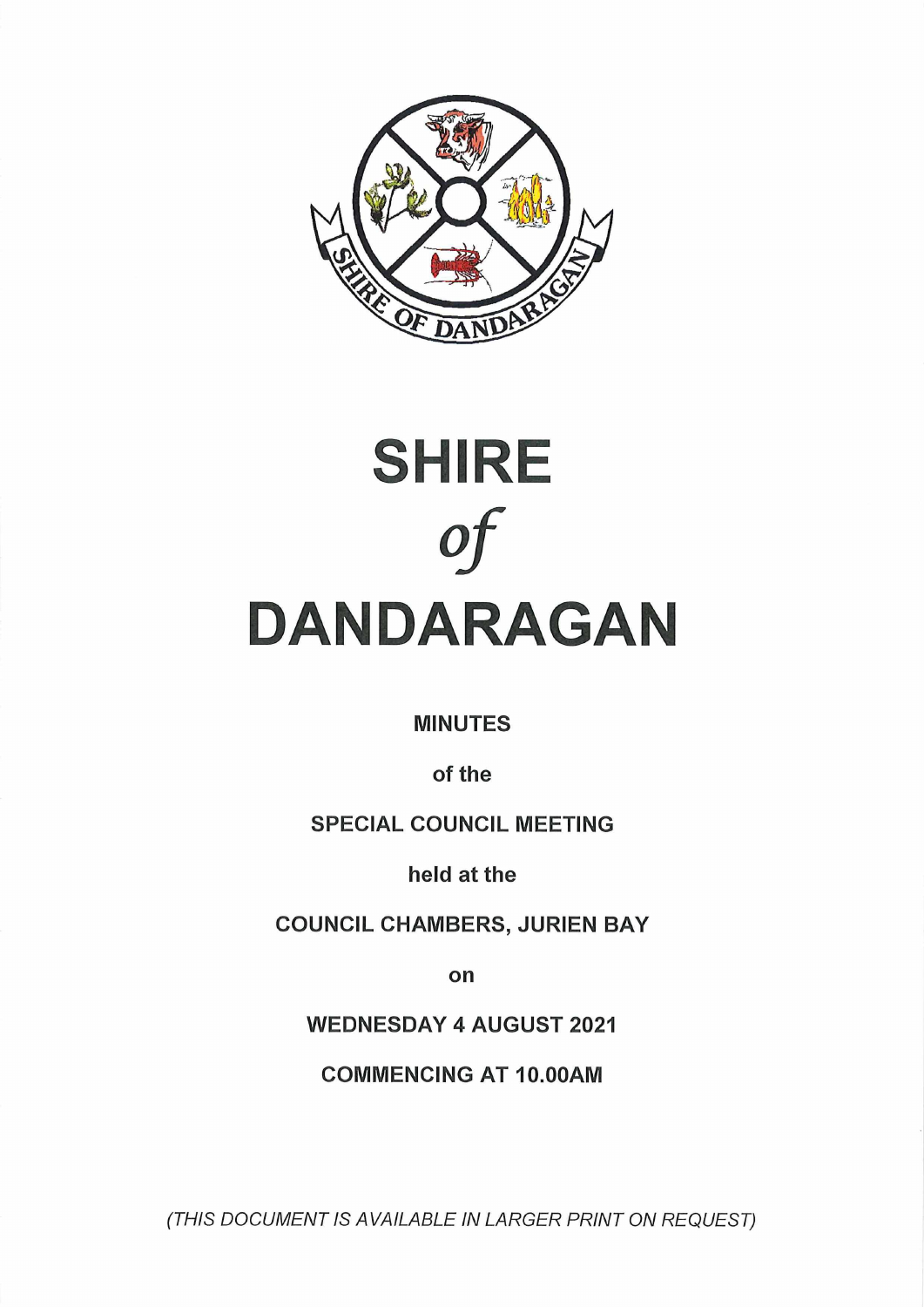#### **<sup>1</sup> DECLARATION OF OPENING / ANNOUNCEMENT OF VISITORS**

#### **1.1 DECLARATION OF OPENING**

The presiding member declared the meeting open at 10.00am and welcomed those present.

## **2 RECORD OF ATTENDANCE / APOLOGIES / APPROVED LEAVE OF ABSENCE**

#### **Members**

Councillor L Holmes Councillor P Scharf Councillor A Eyre Councillor J Clarke Councillor R Shanhun Councillor R Rybarczyk Councillor D Slyns (via video)

(President) (Deputy President)

*Due to the late Notice of the Meeting, electronic participation by Cr Slyns was approved by the Shire President in accordance with Regulation 14C of the Local Government (Administration) Regulations 1996 and under current Emergency Management Act 2005 (WA) COVID-19 coronavirus: State of Emergency Declarations.*

#### **Staff**

Mr S Clayton Mr B Pepper Mr T O'Gorman Ms R Headland

(Executive Manager Corporate & Community Services) (Executive Manager Infrastructure) (Manager Economic Development) (Council Secretary & PA)

**Apologies**

Councillor W Gibson

#### **Approved Leave of Absence**

Nil

## **3 PUBLIC QUESTION TIME**

Nil

#### **4 PURPOSE OF THE MEETING**

The purpose of the meeting is to 2021 / 2022 Annual Municipal Budget.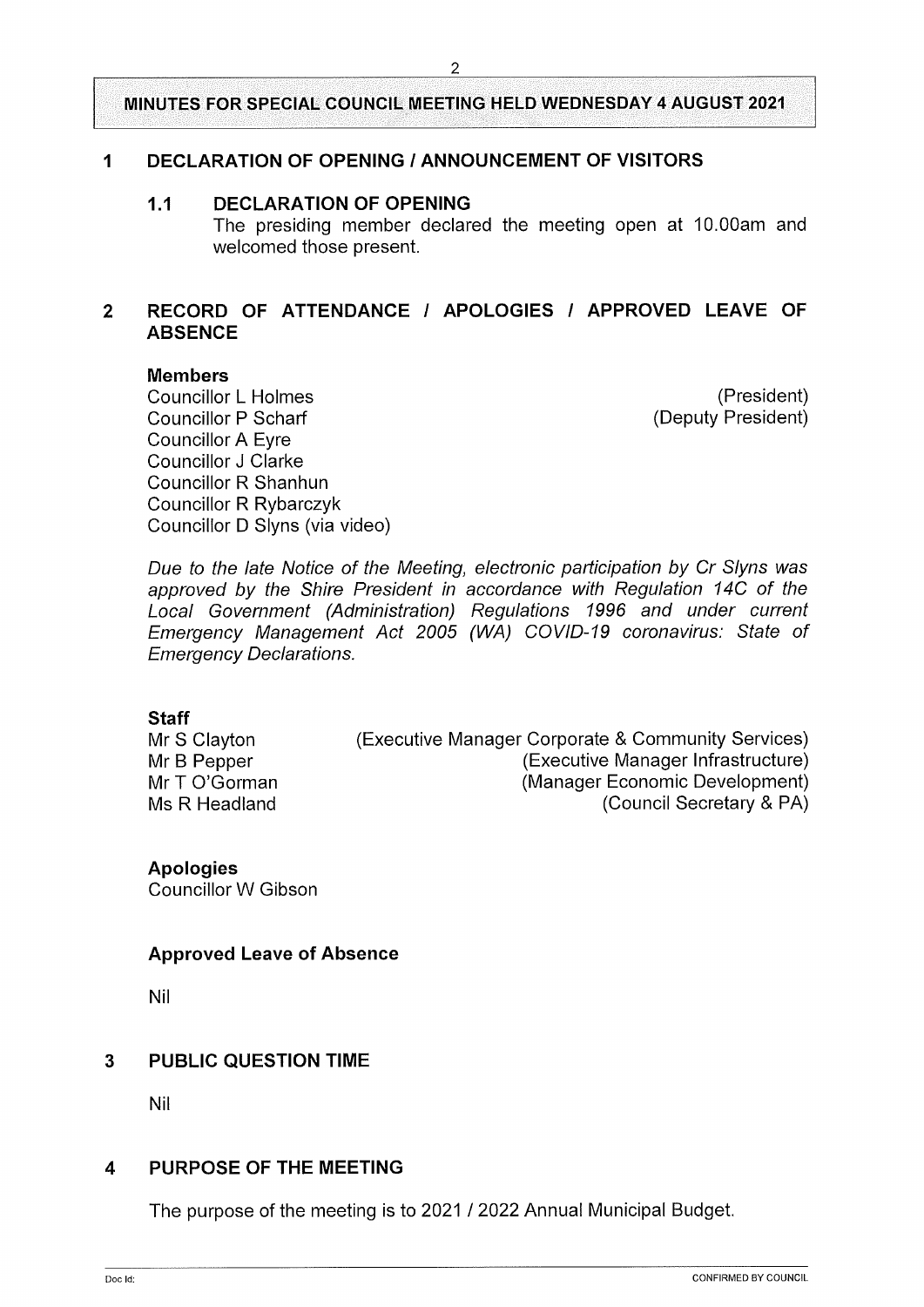#### **5 ORDER OF BUSINESS**

#### **5.1 CORPORATE & COMMUNITY SERVICES**

#### **5.1.1 SHIRE OF DANDARAGAN 2021 / 2022 ANNUAL MUNICIPAL BUDGET**

Location: Applicant: Folder Path:

Disclosure of Interest: Date: Author:

N/A None Business Classification Scheme / Financial Management / Budgeting / Allocations None **29 July 2021** Scott Clayton, Executive Manager Corporate & Community Services Brent Bailey, Chief Executive Officer

# Senior Officer:

#### PROPOSAL

To adopt the Shire of Dandaragan's Budget for the 2021 / 2022 financial year together with supporting schedules, including striking of the municipal fund rates, adoption of fees and charges, setting of elected members fees for the year and other consequential matters arising from the budget papers.

#### BACKGROUND

The 2021 / 2022 draft budget has been prepared in accordance with the presentations made to councillors at budget workshops held in June and July 2021.

#### COMMENT

The budget has been prepared to include information required by the Local Government Act 1995, Local Government (Financial Management) Regulations 1996 and Australian Accounting Standards.

To yield the deficiency as identified in the draft budget it was necessary to impose an overall 4% rate increase for 2021/2022. This increase if 0.8% above the "Local Government Cost Index" forecast for 2021/2022 calculated and published by the WA Local Government Association. A 4% increase approximately equates to an additional \$50 to the annual rates of a standard  $4 \times 2$  brick dwelling in a residential area.

The estimated opening surplus includes an advance WA Local Government Grants Commission grant payment of \$839,207. Budget highlights include;

- \$2.1 m for the reconstruction of part of Jurien East Road.
- \$3.7m for other road reconstruction and renewal works.
- \$643,000 for the construction of teachers housing in Dandaragan.
- \$1.17m to complete stage <sup>1</sup> of the Jurien Bay foreshore redevelopment.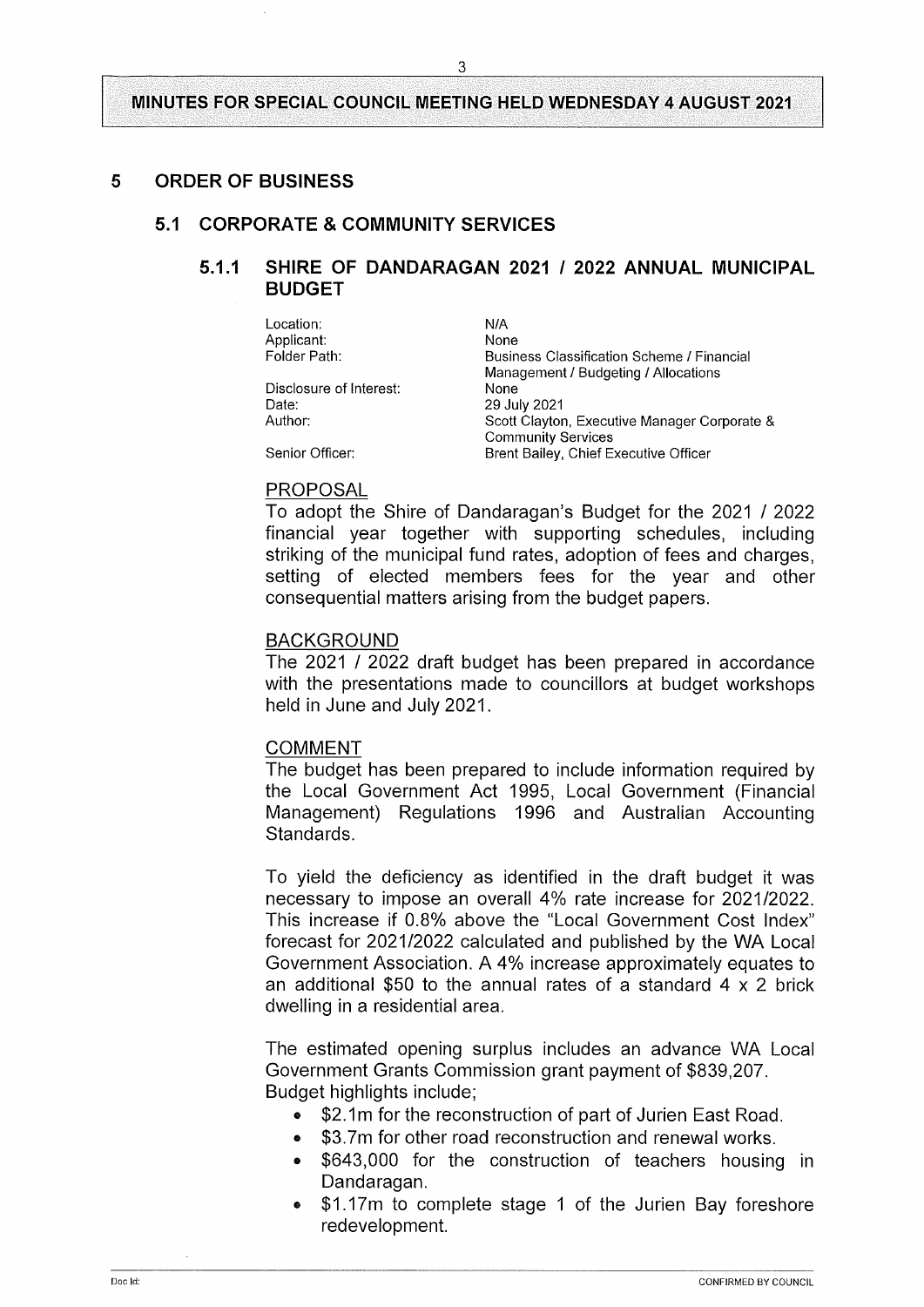- \$1.28m to construct the foreshore pavilion and toilet, with a commercial tenant already secured to operate the facility at completion.
- \$265,000 to building renewal works on multiple community buildings.
- An additional \$490,000 towards road maintenance works including, maintenance grading, shoulder maintenance, verge spraying, verge slashing and road patching.

Other key expenditure includes;

- Smart community digital strategy.
- An additional \$20,000 per annum to service, maintain and insure the Tatra fire unit gifted to the Shire.
- Completion of the Sport and Recreation Plan and commencement of recreation precinct master planning.
- Completion of asphalting the CCRC carpark
- Large events grant funding round
- Establishing a working group to commence development of a strategy to foster strong relationships with the Yued people.
- » Precinct plan development for the Cervantes Recreation reserve encompassing the Cervantes Country Club and Men's Shed.
- Development of an investment opportunity prospectus

#### **CONSULTATION**

- **Chief Executive Officer**
- **Executive Manager Development Services**
- Executive Manager Infrastructure
- Principal Environmental Health Officer
- Key Community Groups

#### STATUTORY ENVIRONMENT

Section 6.2 of the Local Government Act 1995 requires that not later than 31 August in each financial year, or such extended time as the Minister allows, each local government is to prepare and adopt, (Absolute Majority required) in the form and manner prescribed, a budget for its municipal fund for the financial year ending on the next following 30 June.

Divisions 5 and 6 of the Local Government Act 1995 refer to the setting of budgets and raising of rates and charges. The Local Government (Financial Management) Regulations 1996 details the form and content of the budget. The draft 2021 / 2022 budget as presented is considered to meet statutory requirements.

Section 6.2 of the Local Government Act 1995 deals with the waiving of debts.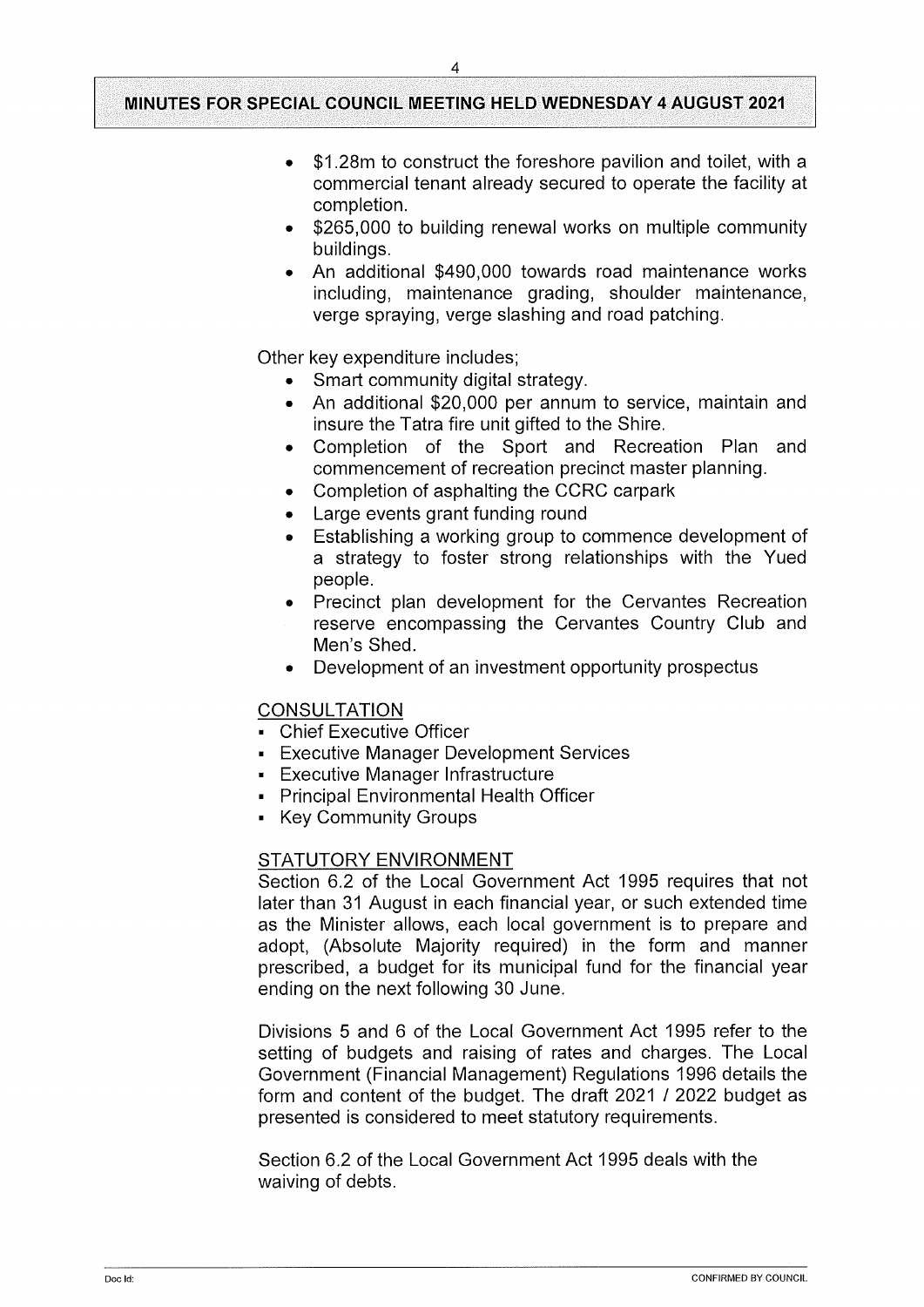## POLICY IMPLICATIONS

The budget is based on the principles contained in the Strategic Community Plan.

## FINANCIAL IMPLICATIONS

Specific financial implications are itemised in the draft 2021 / 22 budget attached for adoption.

## STRATEGIC IMPLICATIONS

The draft 2021 / 2022 budget has been developed based on the Strategic Community Plan.

#### ATTACHMENTS

Circulated with the agenda is the following item relevant to this report:

Shire of Dandaragan Draft 2021 / 2022 Annual Municipal **Budget** 

## *(Marked 5.1.1)*

## VOTING REQUIREMENT

OFFICER RECOMMENDATION <sup>1</sup> Absolute majority OFFICER RECOMMENDATION 2 Absolute majority

## **OFFICER RECOMMENDATION <sup>1</sup> / COUNCIL DECISION <sup>1</sup> Moved Cr Scharf, seconded Cr Shanhun**

**PART <sup>A</sup> - MUNICIPAL FUND BUDGET FOR <sup>2021</sup> / 2022**

**Pursuant to the provisions of Section 6.2 of the Local Government Act 1995 and Part 3 of the Local Government (Financial Management) Regulations 1996, the Council adopt the Budget as contained in Attachment 5.1.1 (2021 / 2022 Annual Municipal Budget) of this agenda and the minutes, for the Shire of Dandaragan for the 2021 / 2022 financial year which includes the following:**

- **■ Statement of Comprehensive Income by Nature or Type showing a net profit result for that year of \$1,126,010.**
- **- Statement of Comprehensive Income by Department showing a net profit result for that year of \$1,126,010.**
- **■ Statement of Cash Flows.**
- **" Rate Setting Statement showing an amount required to be raised from rates of \$6,607,075.**
- **■ Notes to and forming part of the Budget.**
- **■ Budget Program Schedules.**
- **« Transfers to / from Reserve Accounts.**

## **PART <sup>B</sup> - GENERAL AND MINIMUM RATES. INSTALMENT PAYMENT ARRANGEMENTS**

**1. for the purpose of yielding the deficiency disclosed by the Budget adopted at Part A above, Council pursuant to sections 6.32, 6.33, 6.34 and 6.35 of the Local Government Act 1995 impose the general and minimum rates on Gross Rental Values and general and minimum rates on Unimproved Values.**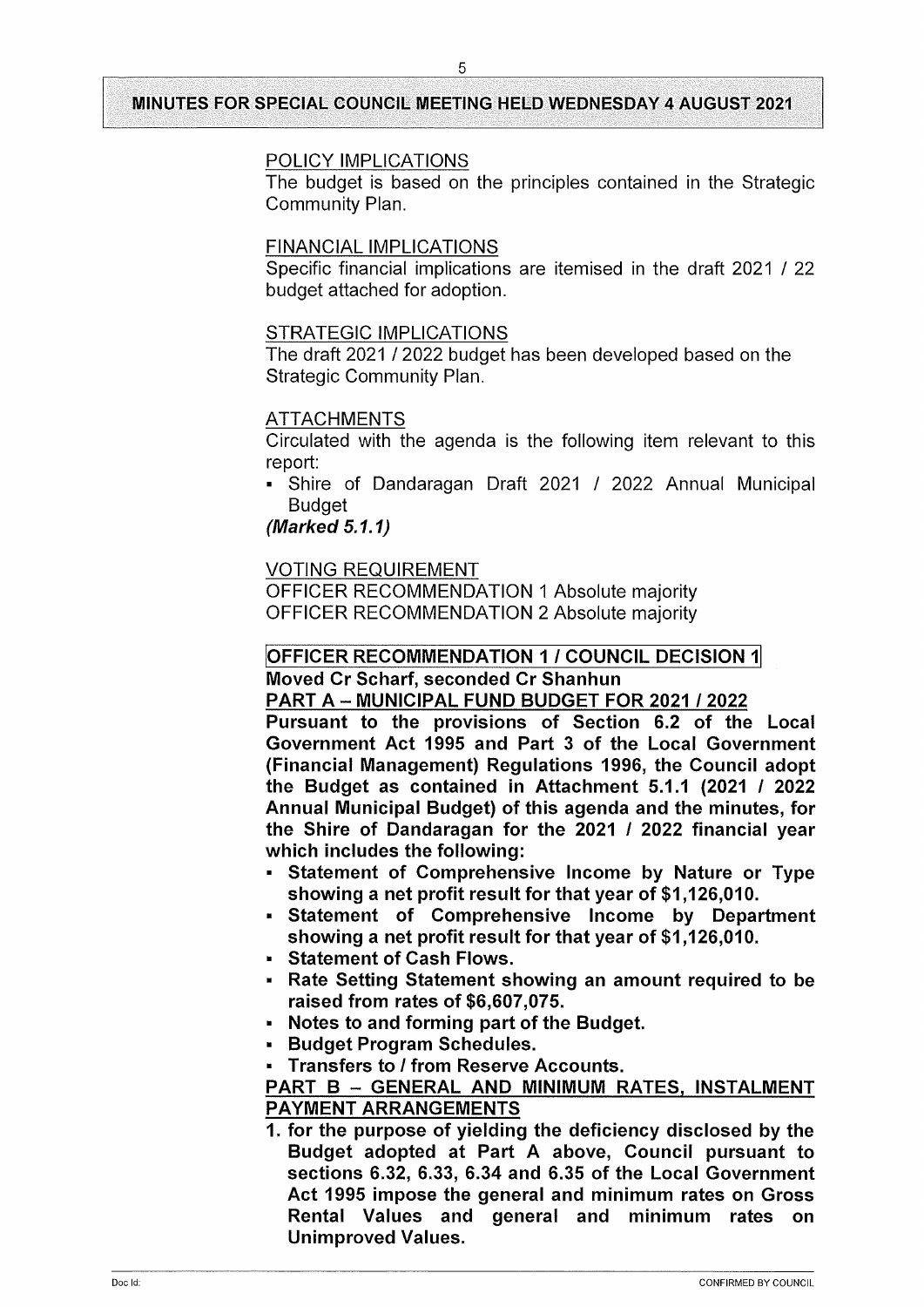- **1.1 General Rates**
	- **■ General (GRV) 8.3362 cents in the dollar.**
	- **■ General (UV) 0.6638 cents in the dollar.**
- **1.2 Minimum Rates**
	- **■ General (GRV) \$985.**
	- **■ Lesser (GRV) (Dandaragan & Badgingarra) \$744.**
	- **■ General (UV) (Mining) \$930.**
	- **■ Lesser (UV) (Non Mining) \$744.**
- **2. pursuant to section 6.45 of the Local Government Act 1995 and regulation 64(2) of the Local Government (Financial Management) Regulations 1996, Council nominates the following due dates for the payment in full or by instalments:**
	- **" Full payment and 1st instalment due date 17 September 2021.**
	- **■ 2nd instalment due date 17 November 2021.**
	- **« 3rd instalment due date 17 January 2022.**
	- **■ 4th and final instalment due date 17 March 2022.**
- **3. pursuant to Section 6.46 of the Local Government Act 1995, Council offers a discount of 5% to ratepayers who have paid their rates in full, including arrears and service charges, on or before 17 September 2021 or 35 days after the date of service appearing on the rate notice, whichever is the later.**
- **4. Pursuant to section 6.45 of the Local Government Act 1995 and regulation 67 of the Local Government (Financial Management) Regulations 1996, council adopts an instalment administration charge where the owner has elected to pay rates (and service charges) through an instalment option of \$6.67 (\$20 total) for each instalment after the initial instalment is paid.**
- **5. In accordance with the Local Government Amendment (COVID-19 Response) Act 2020 and the Local Government (COVID-19 Response) Amendment Order 2021, for the purpose of section 6.45 of the Local Government Act 1995 and regulation 68 of the Local Government (Financial Management) Regulations 1996, council adopts an interest rate of 3.0% where the owner has elected to pay rates and service charges through an instalment option.**
- **6. In accordance with the Local Government Amendment (COVID-19 Response) Act 2020 and the Local Government (COVID-19 Response) Amendment Order 2021, for the purpose of section 6.51(1) and subject to section 6.51(4) of the Local Government Act 1995 and regulation 70 of the Local Government (Financial Management) Regulations 1996, council adopts an interest rate of 7% for rates (and service charges) and costs of proceedings to recover such charges that remains unpaid after becoming due and payable.**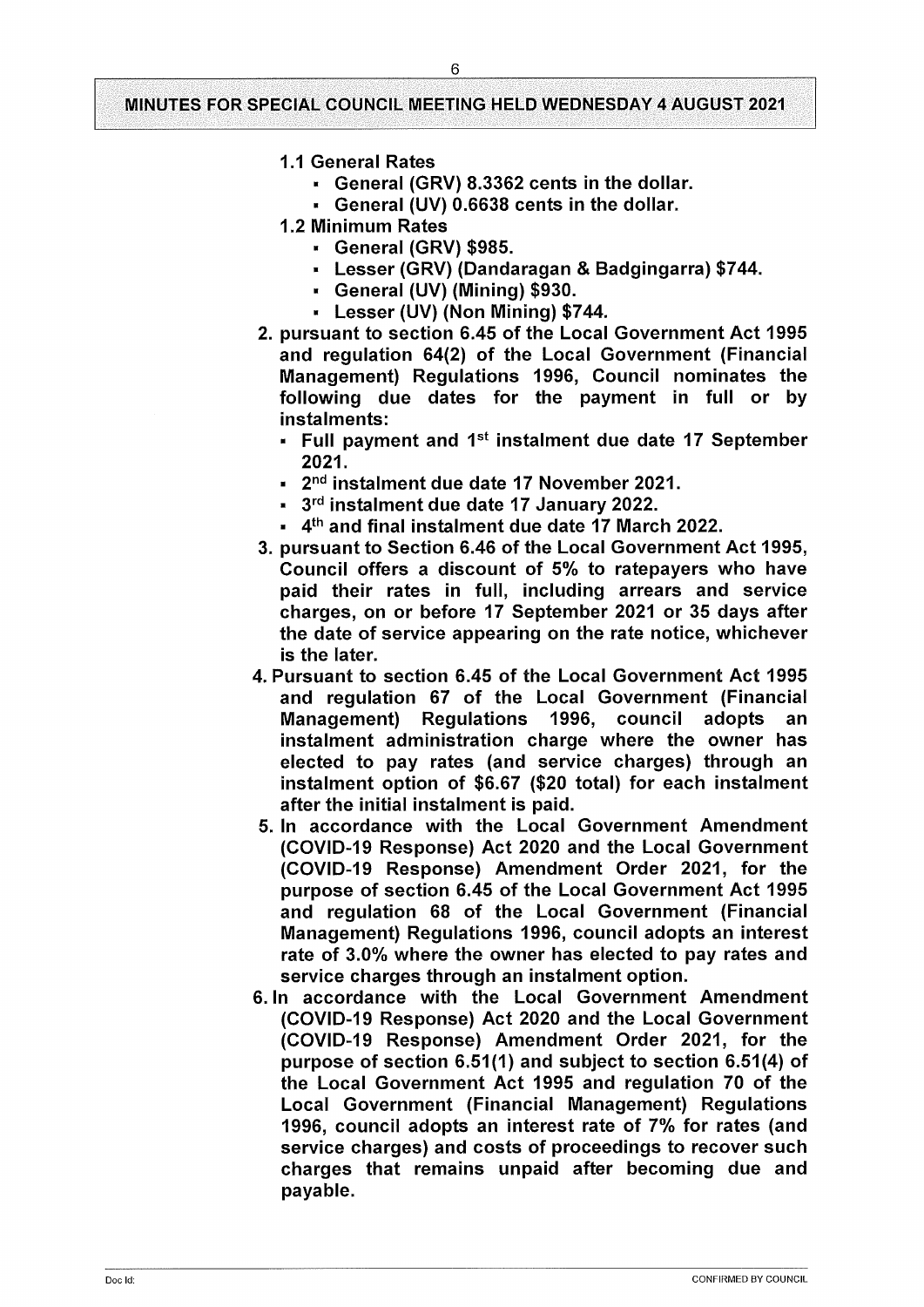## **PART <sup>C</sup> - FEES AND CHARGES FOR <sup>2021</sup> / 2022**

- **1. pursuant to section 6.16 of the Local Government Act 1995, Council adopts the Fees and Charges included in the draft 2021 / 2022 budget included as Attachment 5.1.1 of this agenda and minutes.**
- **2. pursuant to section 6.16 of the Local Government Act 1995, Council cap the maximum any one customer, as individually identified by the "customer ID" held by Avdata, will pay for the 2021 / 2022 financial year towards landing fees at \$20,000 ex GST**
- **3. pursuant to section 67 of the Waste Avoidance and Resources Recovery Act 2007, Council adopt the following charges for the proper disposal of waste:**

| <b>Rubbish Service Level 1</b>                                              |              |
|-----------------------------------------------------------------------------|--------------|
| Collection of one rubbish bin weekly and one<br>recycling bin fortnightly   | \$<br>357.00 |
| Pensioner Rate                                                              | \$<br>309.00 |
| <b>Rubbish Service Level 2</b>                                              |              |
| Collection of one rubbish bin weekly and two<br>recycling bin fortnightly   | \$<br>434.00 |
| <b>Pensioner Rate</b>                                                       | \$<br>386.00 |
| <b>Rubbish Service Level 3</b>                                              |              |
| Collection of one rubbish bin weekly and three<br>recycling bin fortnightly | \$<br>511.00 |
| Pensioner Rate                                                              | \$<br>463.00 |
| <b>Rubbish Service Level 4</b>                                              |              |
| Collection of one rubbish bin weekly and four<br>recycling bin fortnightly  | \$<br>588.00 |
| Pensioner Rate                                                              | \$<br>540.00 |
| <b>Rubbish Service Level 5</b>                                              |              |
| Collection of one rubbish bin weekly and five<br>recycling bin fortnightly  | \$<br>665.00 |
| Pensioner Rate                                                              | \$<br>617.00 |
| <b>Rural Facility Pass</b>                                                  |              |
| Rural 240I Disposal Charge                                                  | \$<br>149.00 |

**4. pursuant to section 67 of the Waste Avoidance and Resources Recovery Act 2007, and section 6.16 of the Local Government Act 1995 Council adopt the following charges for the deposit of domestic and commercial waste:**

| General refuse<br>per $m3$                                                                                       | \$28.00 <sup>9</sup> |
|------------------------------------------------------------------------------------------------------------------|----------------------|
| <sup>§</sup> General waste, generated by the activities of an incorporated community group based in the Shire of |                      |
| Dandaragan will incur a charge equal to 25% of the fee otherwise payable.                                        |                      |
| <b>Builders Waste</b><br>per $m3$                                                                                | \$28.00              |
| Clean bricks and concrete slabs (resaleable)                                                                     | Free                 |
| Separated recyclables                                                                                            | Free                 |
| Clean fill                                                                                                       | Free                 |
| Scrap metal                                                                                                      | Free                 |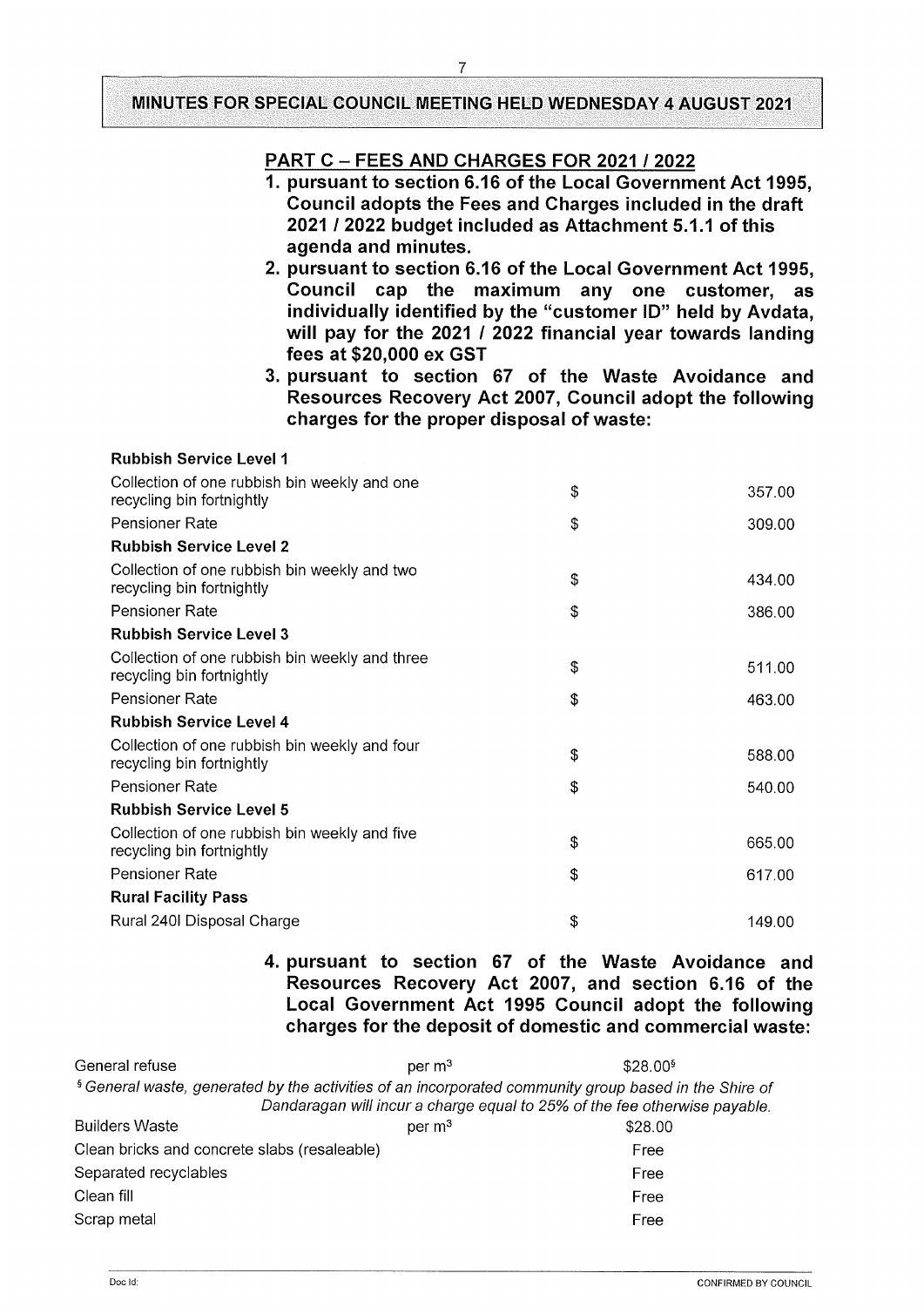| Motorcycle Tyres                                    | each               | \$3.00       |
|-----------------------------------------------------|--------------------|--------------|
| Car Tyres without rims                              | each               | \$5.00       |
| 4x4 Tyres without rims                              | each               | \$10.00      |
| Truck Tyres without rims                            | each               | \$23.00      |
| 4x4 & Car tyres with rims                           | each               | \$20.00      |
| Truck Tyres with rims                               | each               | \$56.00      |
| Car tyres contaminated                              | each               | \$12.50      |
| Light truck contaminated                            | each               | \$25.00      |
| Truck tyre contaminated                             | each               | \$56.00      |
| Super single tyre uncontaminated                    | each               | \$44.00      |
| Super single tyre contaminated                      | each               | \$113.00     |
| Bobcat tyre                                         | each               | \$17.00      |
| Bobcat tyre contaminated                            | each               | \$50.00      |
| Tractor tyre $0m - 1m$                              | each               | \$100.00     |
| Tractor tyre Large 1m to 2m                         | each               | Not accepted |
| Earth mover tyre small $0m - 1m$                    |                    | Not accepted |
| Earth mover tyre large 1.m - 1.5m                   |                    | Not accepted |
| Earth mover tyre large $1.5m - 2m$                  |                    | Not accepted |
| Asbestos (see note 1)                               | per m <sup>3</sup> | \$75.00      |
| Freezers, Fridges, Air conditioners (see note<br>2) | each               | \$15.00      |
| Used Oil                                            | per litre          | Free         |
| Oil Filters                                         | each               | Free         |
| Uncontaminated green waste i.e. No weeds            |                    | Free         |
| Large tree stumps                                   | per m <sup>3</sup> | \$28.00      |
| Power Poles                                         | per m <sup>3</sup> | \$28.00      |
| Problematic wastes (See note 3))                    | per m <sup>3</sup> | \$75.00      |
| Emergency opening fee                               | per hour           | \$100.00     |

*Note: Waste that originates from the Perth Metropolitan Area will incur the Department of Regulations current Landfill Levy, plus a 10% administration fee.*

*Note 1: A \$75.00 minimum charge applies to all asbestos quantities*

*Note 2: All fridges, freezers and white goods will be chargeable regardless ofits gassed state*

*Note 3. Problematic Waste includes waste that requires additional handling i.e. animal carcasses, construction waste that requires further processing etc.*

#### **PART <sup>E</sup> - ELECTED MEMBERS' FEES AND ALLOWANCES FOR 2021 / 2022**

**1. pursuant to section 5.99 of the Local Government Act 1995 and regulation 34 of the Local Government (Administration) Regulations 1996, Council adopts the following annual fees**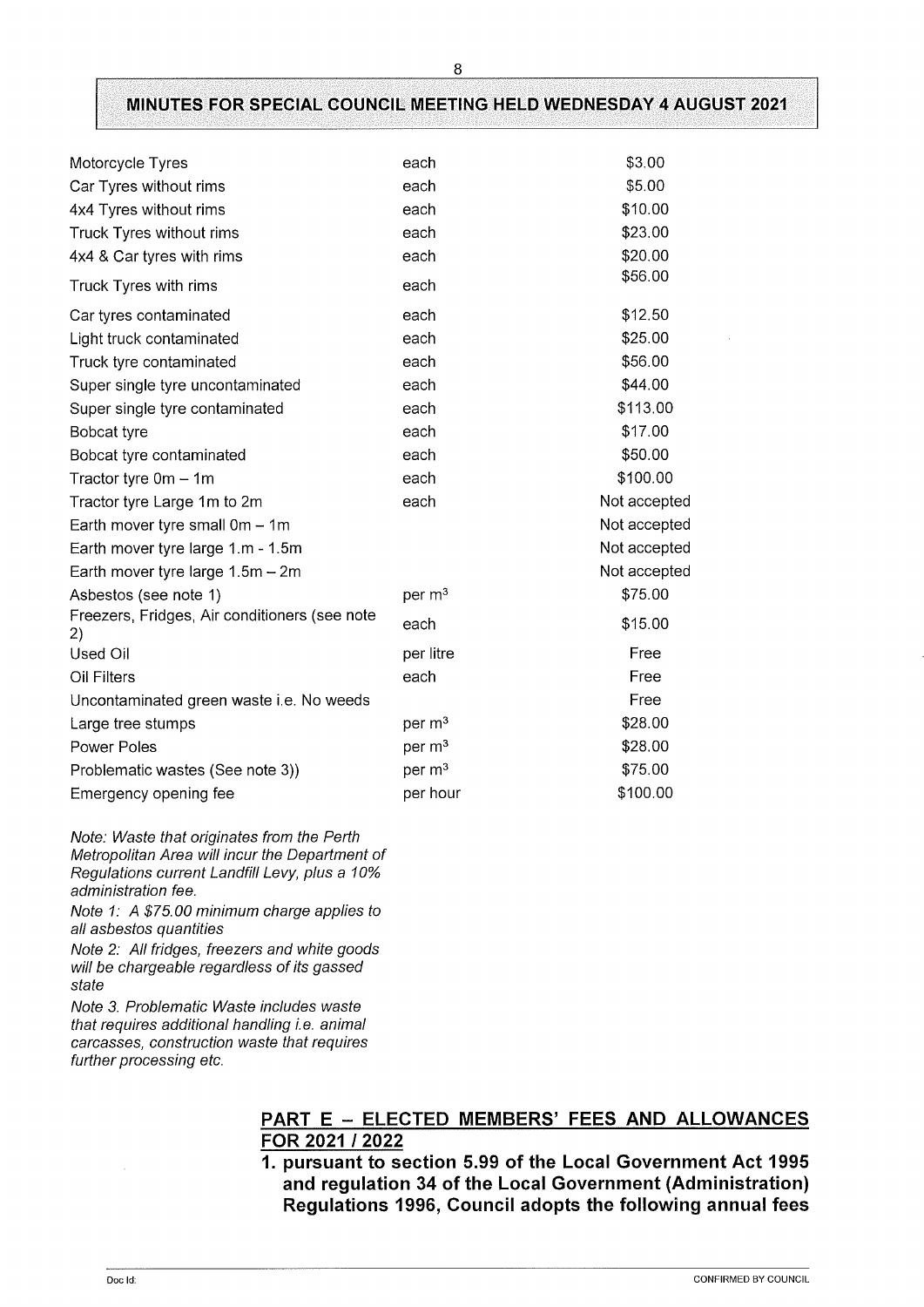**for payment of elected members in lieu of individual meeting attendance fees: \$ 24,720 President**

**Councillors**

- **\$ 15,965**
- **2. pursuant to section 5.99A of the Local Government Act 1995 and regulations 34A and 34AA of the Local Government (Administration) Regulations 1996, Council adopts the following annual allowances for elected members: ICT Allowance \$ 3,500**
- **3. pursuant to section 5.98(5) of the Local Government Act 1995 and regulation 33 of the Local Government (Administration) Regulations 1996, Council adopts the following annual local government allowance to be paid in addition to the annual meeting fee: President \$ 16,000**
- **4. pursuant to section 5.98A of the Local Government Act 1995 and regulations 33A of the Local Government (Administration) Regulations 1996, Council adopts the following annual local government allowance to be paid in addition of the annual meeting allowance: Deputy President \$ 4,000**

## **PART <sup>F</sup> - MATERIAL VARIANCE REPORTING FOR <sup>2021</sup> / 22**

**In accordance with regulation 34(5) of the Local Government (Financial Management) Regulations 1996, and AASB 1031 Materiality, the level to be used in statements of financial activity in 2021 / 2022 for reporting material variances shall be 10% or \$10,000, whichever is the greater.**

## **CARRIED BY ABSOLUTE MAJORITY 7 / 0**

## **OFFICER RECOMMENDATION 2 / COUNCIL DECISION 2**

**Moved Cr Shanhun, seconded Cr Rybarczyk In accordance with Section 6.12 of the Local Government Act 1995, Council waive 100% of the Jurien Bay Airstrip / Aerodrome Landing Fee for the first four landings each calendar month for each customer as individually identified by the "customer ID" held by Avdata.**

## **CARRIED BY ABSOLUTE MAJORITY 7 / 0**

## **6 CLOSURE OF MEETING**

The presiding member declared the meeting closed at 10.02am.